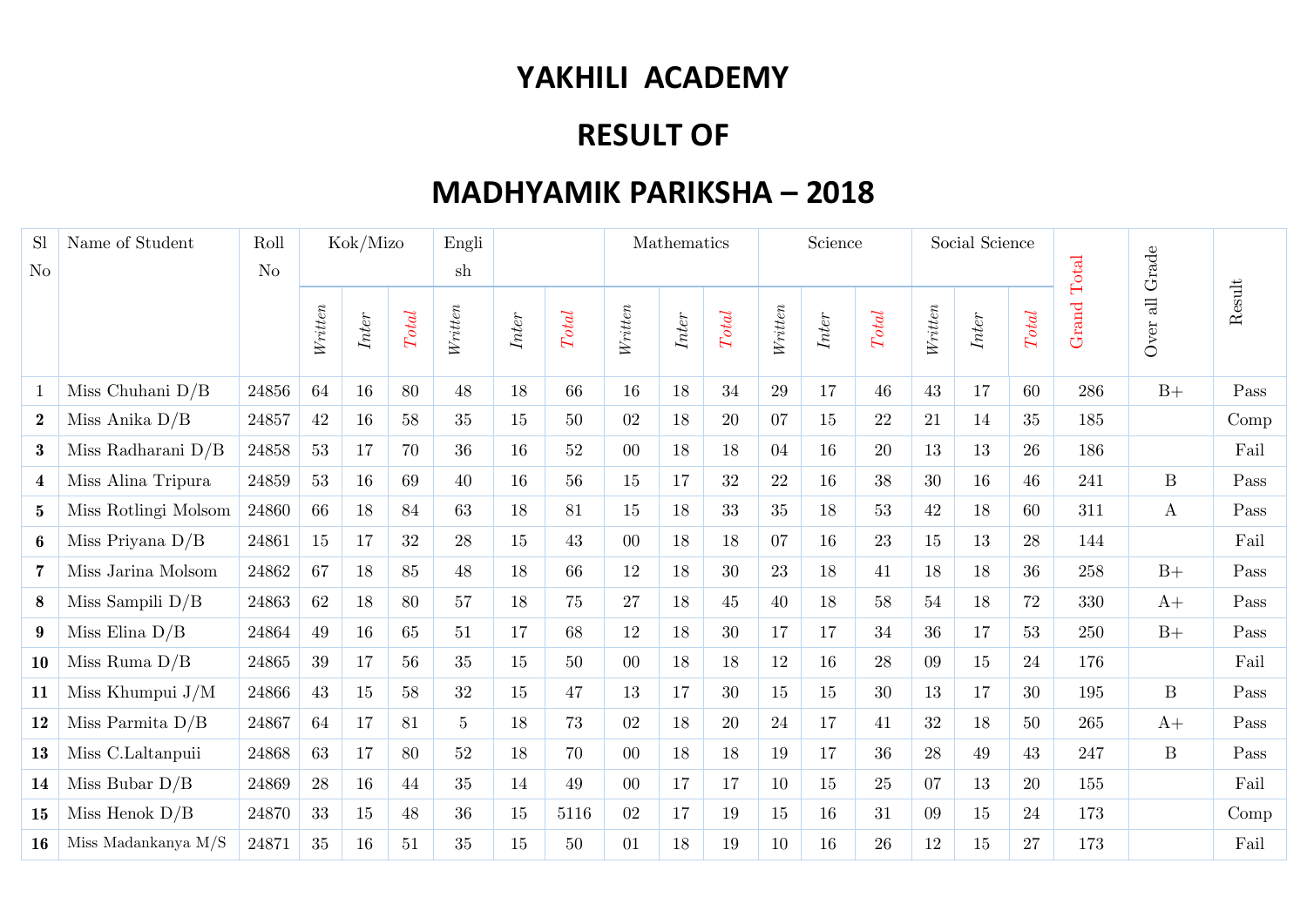| 17        | Miss Ringsha $D/B$  | 24872 | 51         | 15     | 66 | 45     | 15  | 60     | $00\,$         | 17 | 17     | 09              | 16 | 5  | 15     | 17     | 32     | 200 |                  | Comp   |
|-----------|---------------------|-------|------------|--------|----|--------|-----|--------|----------------|----|--------|-----------------|----|----|--------|--------|--------|-----|------------------|--------|
| 18        | Miss Leya $D/B$     | 24873 | $53\,$     | 16     | 69 | 30     | 17  | 47     | $02\,$         | 16 | 18     | 06              | 16 | 22 | 10     | 14     | 24     | 180 |                  | Fail   |
| 19        | Miss Salka $D/B$    | 24874 | $38\,$     | 17     | 55 | 27     | 15  | 42     | $00\,$         | 18 | 18     | 10              | 16 | 26 | 04     | 14     | 18     | 159 |                  | Fail   |
| <b>20</b> | Miss Nayami $D/B$   | 24875 | 67         | 17     | 84 | 62     | 18  | 80     | 12             | 18 | $30\,$ | $44\,$          | 18 | 62 | 37     | 18     | $55\,$ | 311 | $\bf{A}$         | Pass   |
| 21        | Miss Selina $H/K$   | 24876 | 37         | 16     | 53 | 51     | 16  | 67     | 01             | 18 | 19     | 11              | 17 | 28 | 10     | 15     | 25     | 192 |                  | Fail   |
| 22        | Miss Mayama $D/B$   | 24877 | $52\,$     | 17     | 69 | 50     | 18  | 68     | 02             | 18 | 20     | 17              | 17 | 34 | 21     | 17     | 38     | 229 | $A+$             | Pass   |
| 23        | Miss Sunia $J/M$    | 24878 | 12         | 18     | 30 | 31     | 15  | 46     | 01             | 18 | 19     | 03              | 15 | 18 | 11     | 16     | 27     | 140 |                  | Fail   |
| 24        | Miss PC Lalthanpuii | 24879 | 67         | 17     | 84 | 53     | 18  | 71     | $\overline{2}$ | 18 | $30\,$ | 18              | 17 | 35 | 23     | 17     | 40     | 260 | $B+$             | Pass   |
| 25        | Miss Priyanka $D/B$ | 24880 | 18         | 17     | 35 | 51     | 15  | 66     | 01             | 17 | 18     | 15              | 15 | 30 | 16     | 16     | 32     | 181 |                  | Suppli |
| 26        | Miss Marthi Molsom  | 24881 | 28         | 16     | 44 | 31     | 17  | 48     | $00\,$         | 17 | 17     | 05 <sub>1</sub> | 16 | 21 | 07     | 13     | $20\,$ | 150 |                  | Fail   |
| 27        | Miss Khumjar $D/B$  | 24882 | 42         | 15     | 57 | 44     | 15  | $59\,$ | 03             | 18 | 21     | 10              | 15 | 25 | 09     | 14     | 23     | 185 |                  | Fail   |
| 28        | Miss Risha $D/B$    | 24883 | $50\,$     | 15     | 65 | 42     | 15  | $57\,$ | 01             | 18 | 19     | 09              | 16 | 25 | 06     | 17     | 23     | 189 |                  | Fail   |
| 29        | Miss Mariam $D/B$   | 24884 | 46         | 17     | 63 | 48     | 15  | 63     | 12             | 18 | $30\,$ | 15              | 15 | 30 | 20     | 13     | 33     | 219 | $\, {\bf B}$     | Pass   |
| $30\,$    | Miss Sunita $J/M$   | 24885 | $45\,$     | 15     | 60 | 47     | 18  | 65     | $02\,$         | 18 | $20\,$ | 21              | 16 | 37 | $25\,$ | 17     | 42     | 224 |                  | Suppli |
| 31        | Miss Suari $D/B$    | 24886 | 51         | 16     | 67 | 38     | 15  | 53     | 13             | 17 | $30\,$ | 14              | 16 | 30 | 15     | 17     | 32     | 212 | $\mathbf{B}$     | Pass   |
| $\bf{32}$ | Miss Sharmila $D/B$ | 24887 | $59\,$     | 17     | 76 | 35     | 15  | 50     | 12             | 18 | 30     | 14              | 16 | 30 | 16     | 15     | $31\,$ | 217 | $\, {\bf B}$     | Pass   |
| $\bf 33$  | Miss Kokbubar $D/B$ | 24888 | $53\,$     | 15     | 68 | $35\,$ | 15  | 50     | $00\,$         | 15 | 15     | 11              | 16 | 27 | 14     | 16     | 30     | 190 |                  | Comp   |
| 34        | Miss Jina $D/B$     | 24889 | <b>20</b>  | 15     | 35 | 25     | 15  | 40     | 01             | 18 | 19     | 10              | 16 | 26 | 03     | 15     | 18     | 138 |                  | Fail   |
| 35        | Miss Nita $D/B$     | 24890 | $56\,$     | 17     | 73 | 26     | 15  | 41     | 00             | 17 | 17     | 05              | 15 | 20 | 05     | 13     | 18     | 169 |                  | Fail   |
| 36        | Mr. Sagar $D/B(SB)$ | 24891 | $59\,$     | 16     | 75 | 37     | 14  | 51     | 15             | 15 | $30\,$ | 15              | 17 | 32 | 20     | 14     | $34\,$ | 222 | $\, {\bf B}$     | Pass   |
| 37        | Mr. Direkpodo Ms    | 24892 | $54\,$     | 17     | 71 | 47     | 15  | 62     | 14             | 16 | $30\,$ | 14              | 18 | 32 | 22     | 13     | $35\,$ | 230 | $\boldsymbol{B}$ | Pass   |
| 38        | Mr. Sagar Hk        | 24893 | 45         | 18     | 63 | 68     | 18  | 86     | 12             | 18 | $30\,$ | 35              | 18 | 53 | 67     | 17     | 84     | 316 | $\bf{A}$         | Pass   |
| 39        | Mr. Ashapar Chakma  | 24894 | 31         | 16     | 47 | 42     | 10  | 52     | 01             | 17 | 18     | 05              | 16 | 21 | 18     | 15     | 33     | 171 |                  | Comp   |
| 40        | Mr. Jackson $D/B$   | 24895 | 56         | 17     | 73 | 54     | 115 | 69     | 14             | 18 | 32     | 31              | 17 | 48 | 34     | 13     | 47     | 269 | $B+$             | Pass   |
| 41        | Mr. Romeo Molsom    | 24896 | ${\bf 26}$ | $15\,$ | 41 | 49     | 16  | 65     | $00\,$         | 18 | $18\,$ | 09              | 17 | 26 | $25\,$ | $12\,$ | $37\,$ | 187 |                  | Comp   |
| 42        | Mr. Koktun $D/B$    | 24897 | 64         | 17     | 81 | 39     | 13  | $52\,$ | 19             | 19 | $38\,$ | 21              | 16 | 37 | $22\,$ | 13     | 35     | 243 | $\, {\bf B}$     | Pass   |